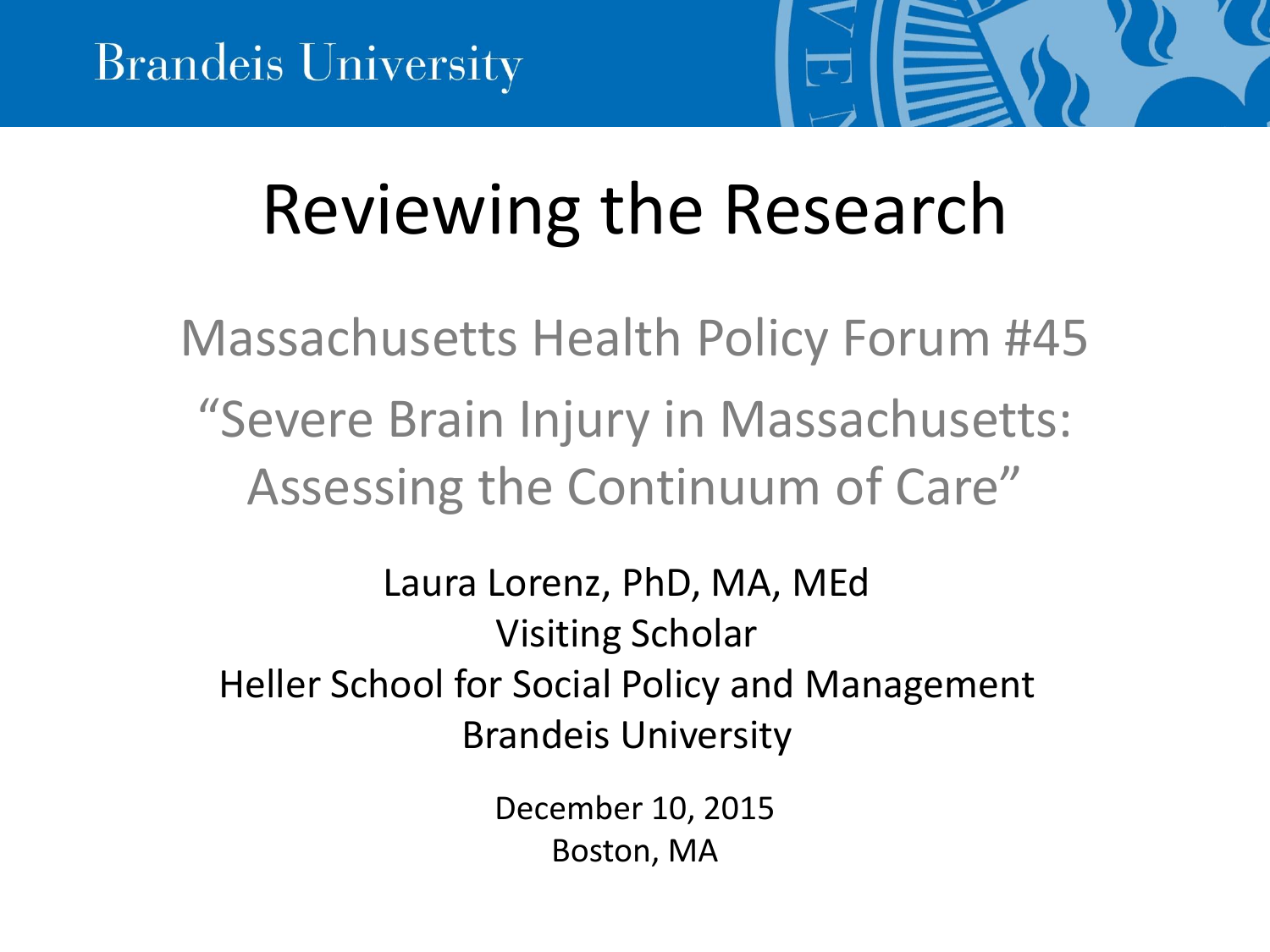#### **Brandeis University**



### Contents

- Intro/Background
- Scope of the Problem
- Goals and Research Methods
- The Continuum of Care for Severe Acquired Brain Injury
- Gaps and Disparities in Care and Services
- Recommendations (Summary)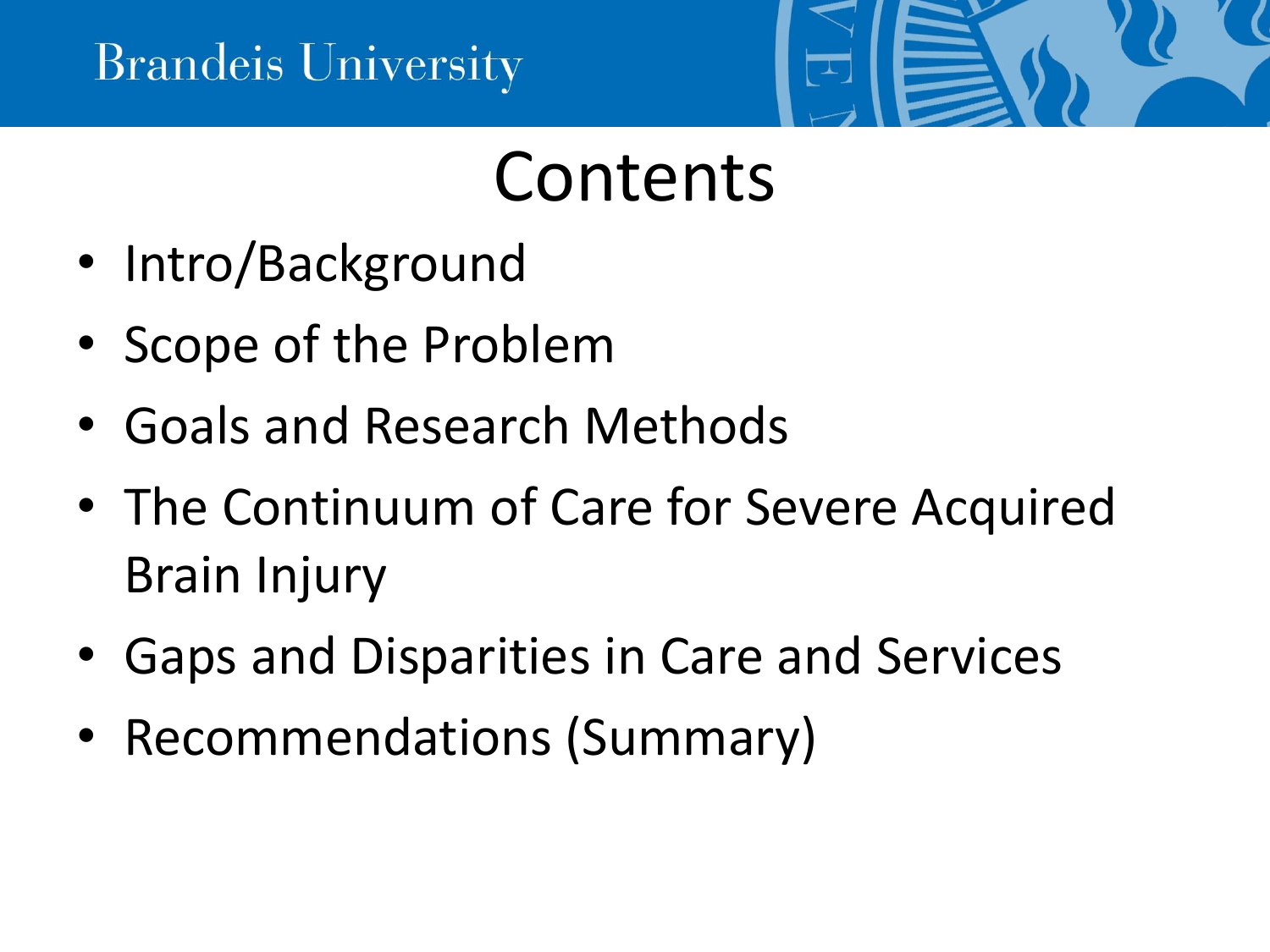

- Acquired brain injury is a major public health problem in Massachusetts
- In the MA policy context, ABI includes:
	- Traumatic brain injury
	- Stroke
	- ABI-related infectious diseases (e.g., encephalitis)
	- Metabolic disorders affecting the CNS (brain and spinal cord)
	- Brain tumor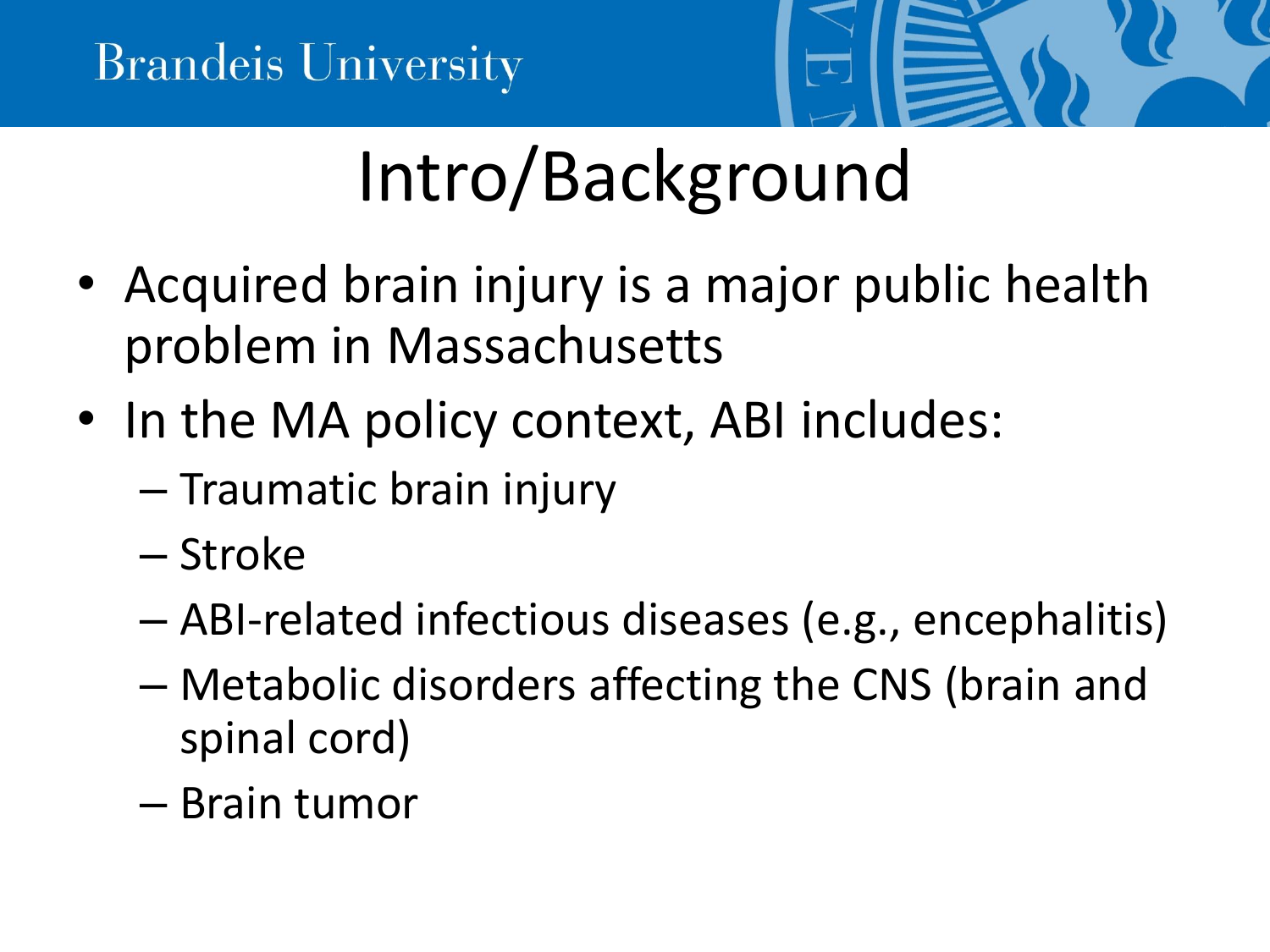

- Many patients (especially with severe TBI) are not receiving services after initial treatment:
	- Inpatient post-acute rehabilitation
	- Case management
	- Brain-injury specific community programming
- Governance and data for decision-making are also major gaps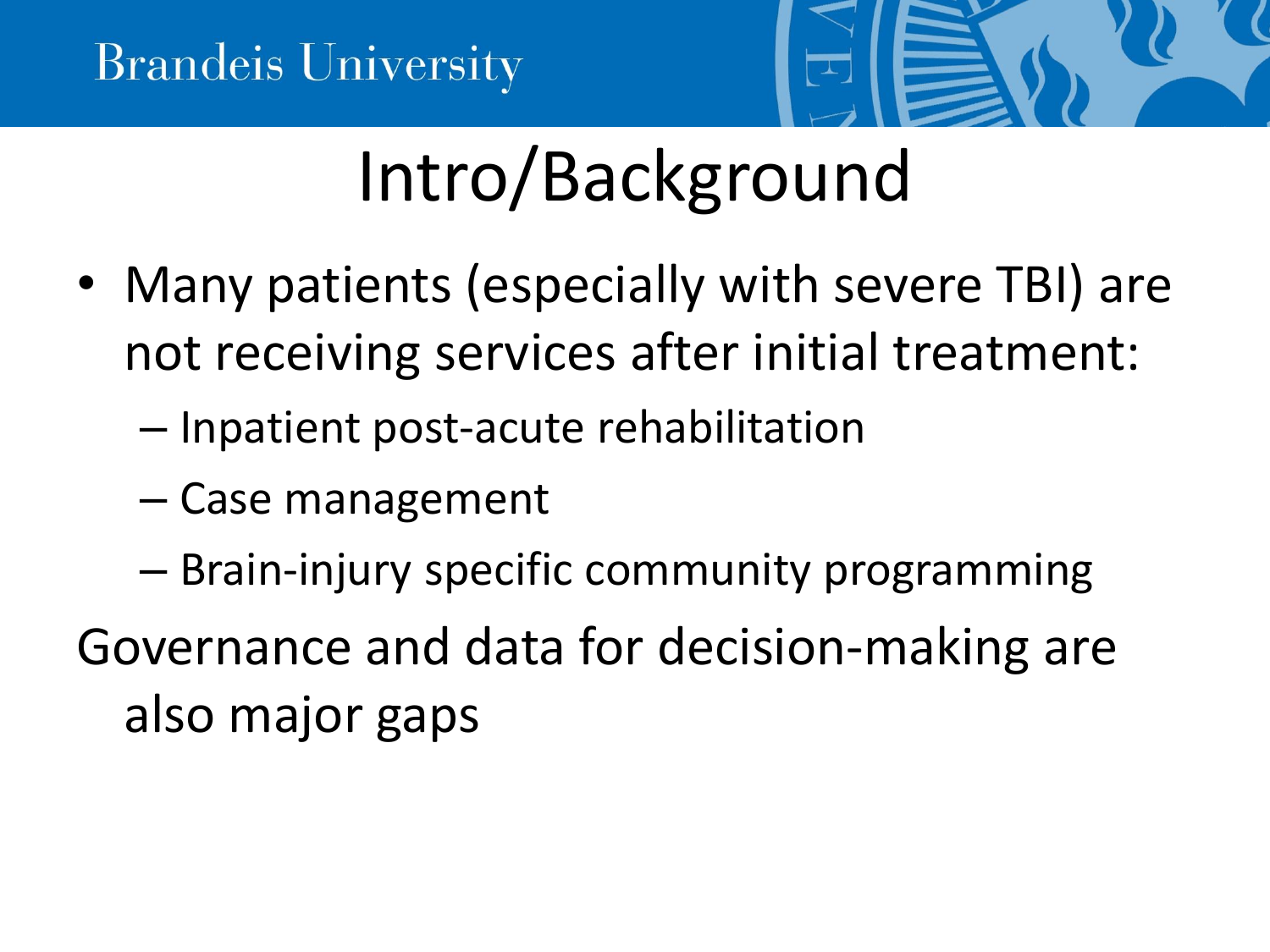

- The last 20 years have seen major advancements in our understanding of the brain
- Severe brain injury is the new "hidden epidemic" in our society and state
- When the right rehabilitation is provided at the right time, the "rest of life" journey can be positive
- Services that help people to find a "new normal" lead to improved quality of life, function, and productivity – and reduce societal (public) costs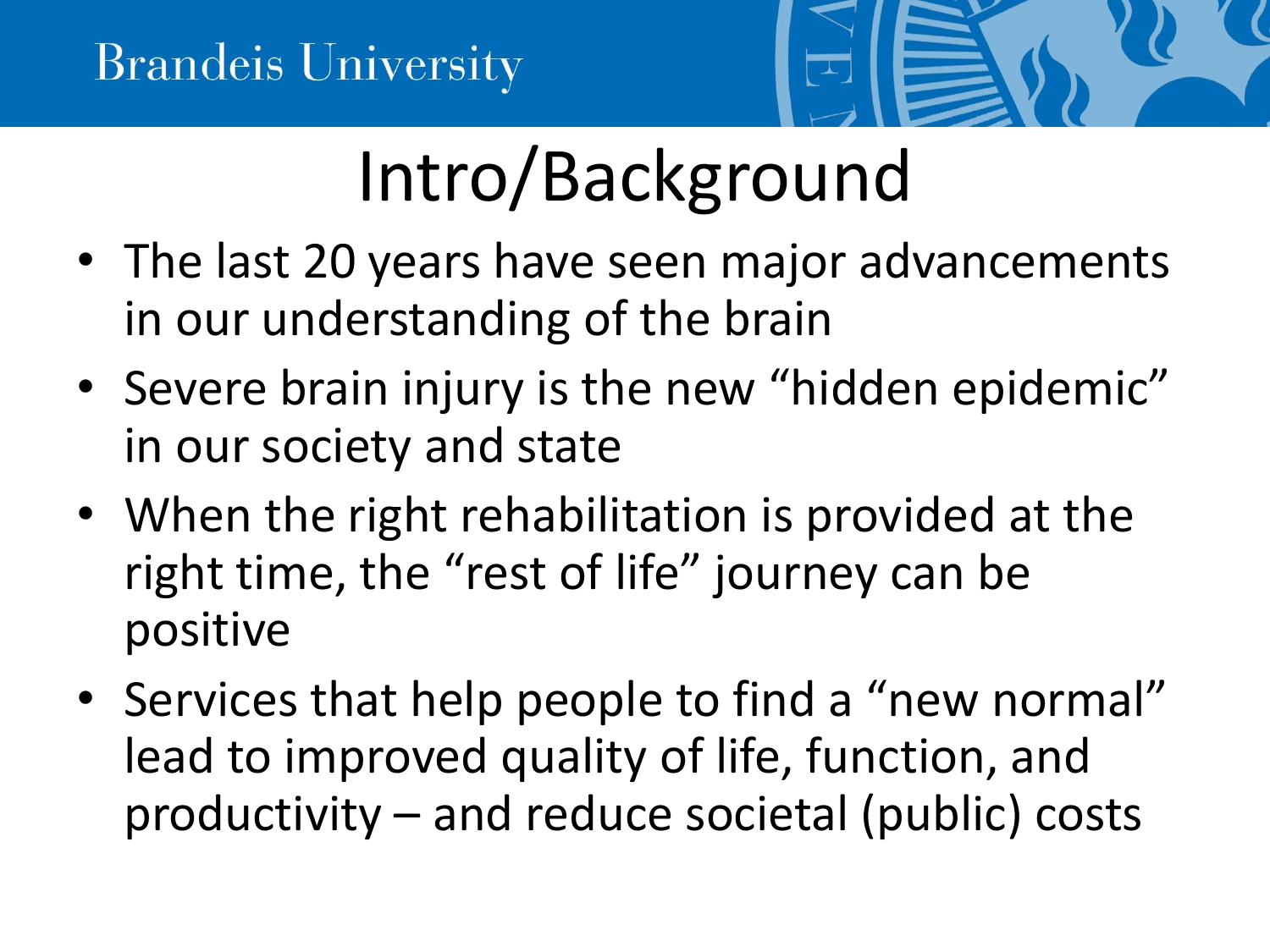

- Severe acquired brain injury is any injury to the brain that occurs after birth, has sudden onset and has
	- Involved loss of consciousness for 6 to 24 hours or more, or
	- Resulted in disabilities affecting ability to work, care for one's self, participate in community life, and/or fulfill a family role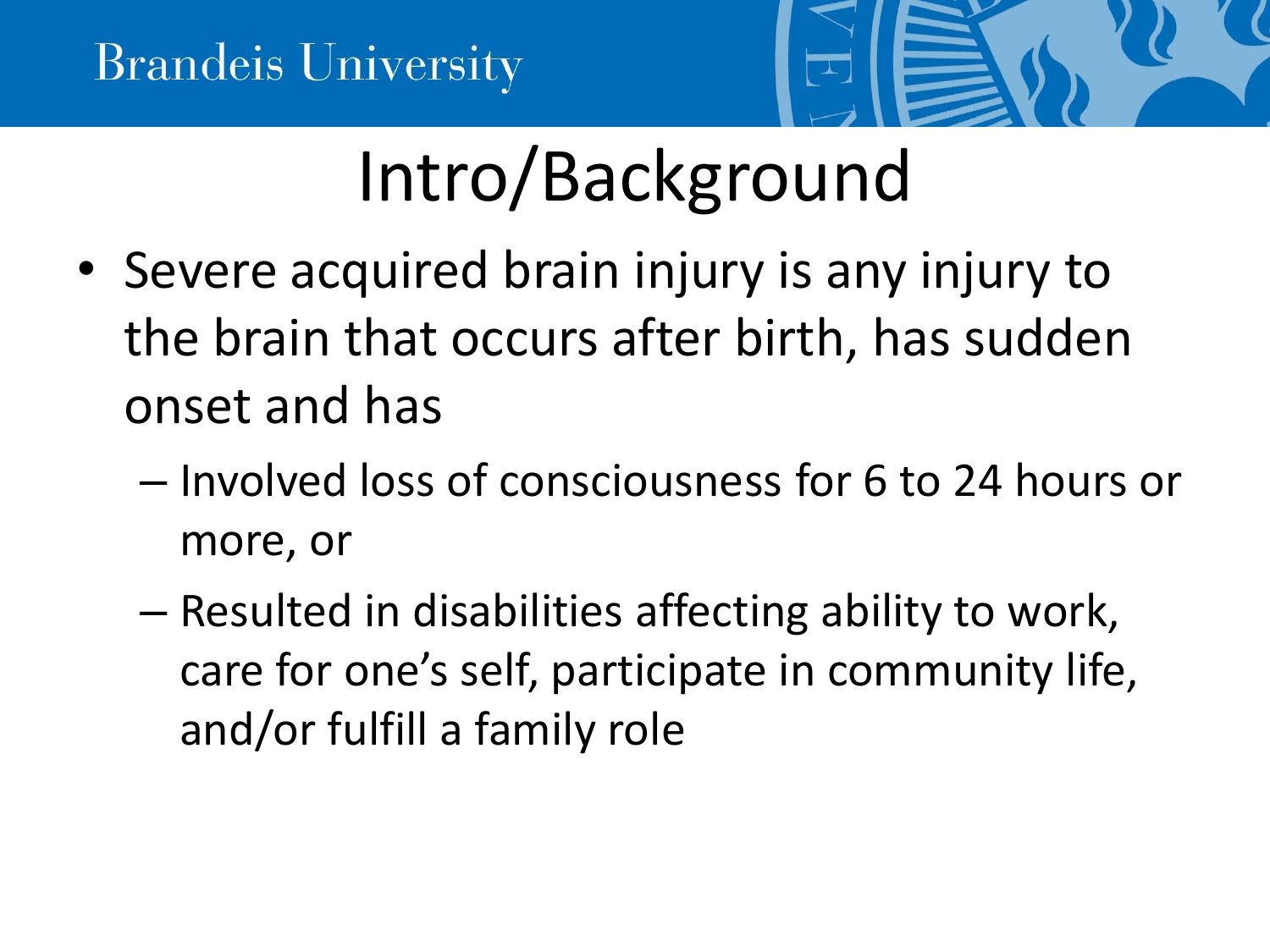

- ABI affects all categories of MA residents:
	- Young and old
	- Men and women
	- People in all regions of the state (2014 MA ABI epi report)
- An estimated 68,000 to 112,000 adults are living with disabilities from TBI in MA (MA population/U.S. population est. to have long-term disability from TBI)
- An estimated 37% of people clinically diagnosed with severe TBI will need life-long supports
- An estimated 15-20% of all TBIs result in life-long disabilities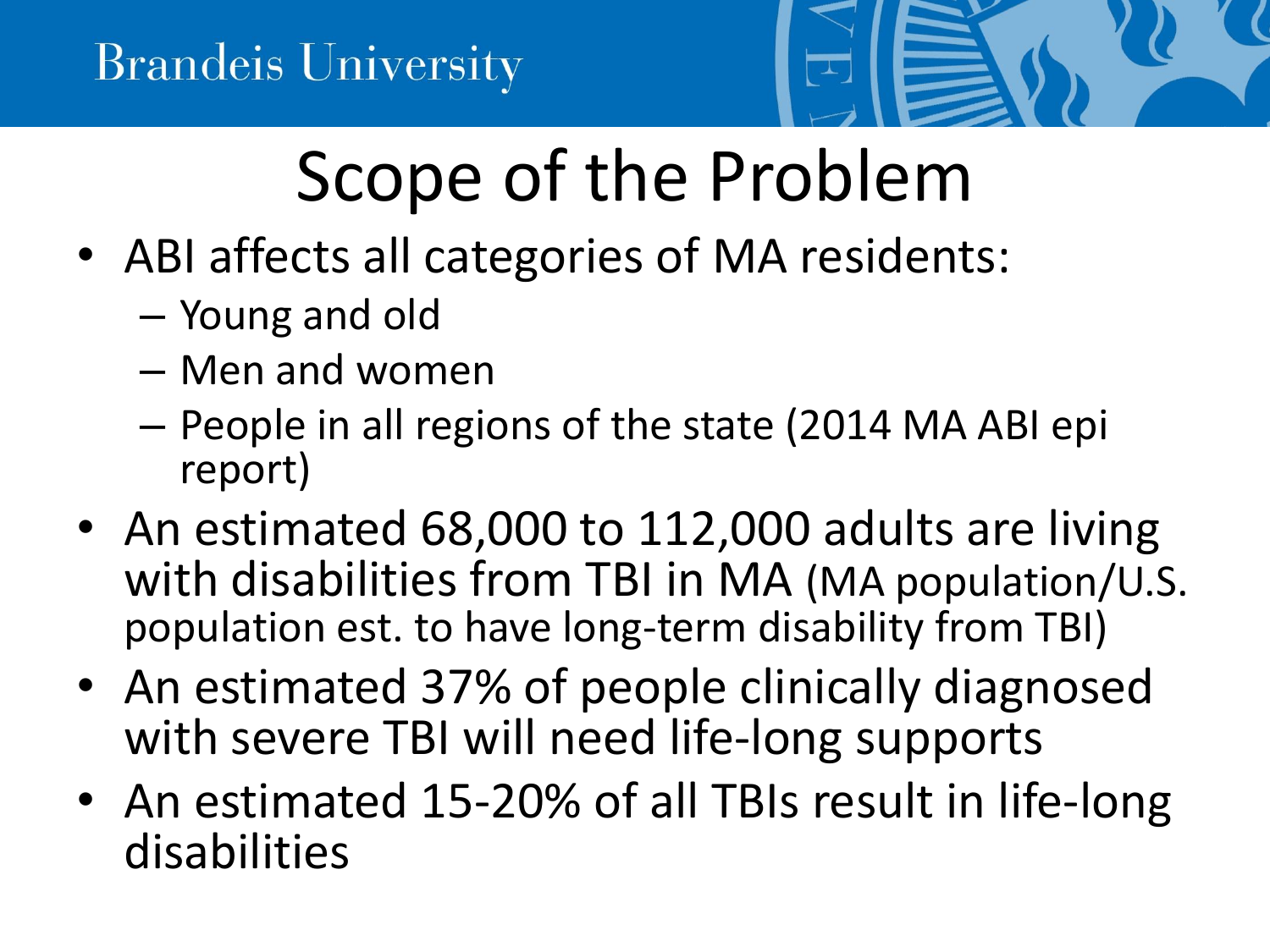

**Average annual number of hospital stays and emergency department visits associated with select categories of ABI, MA residents, 2008-2010**



**Sources:** MA Inpatient Hospital, Outpatient Observation Stay, and Emergency Department Discharge Databases, Center for Health Information and Analysis. **Note:** Categories are not mutually exclusive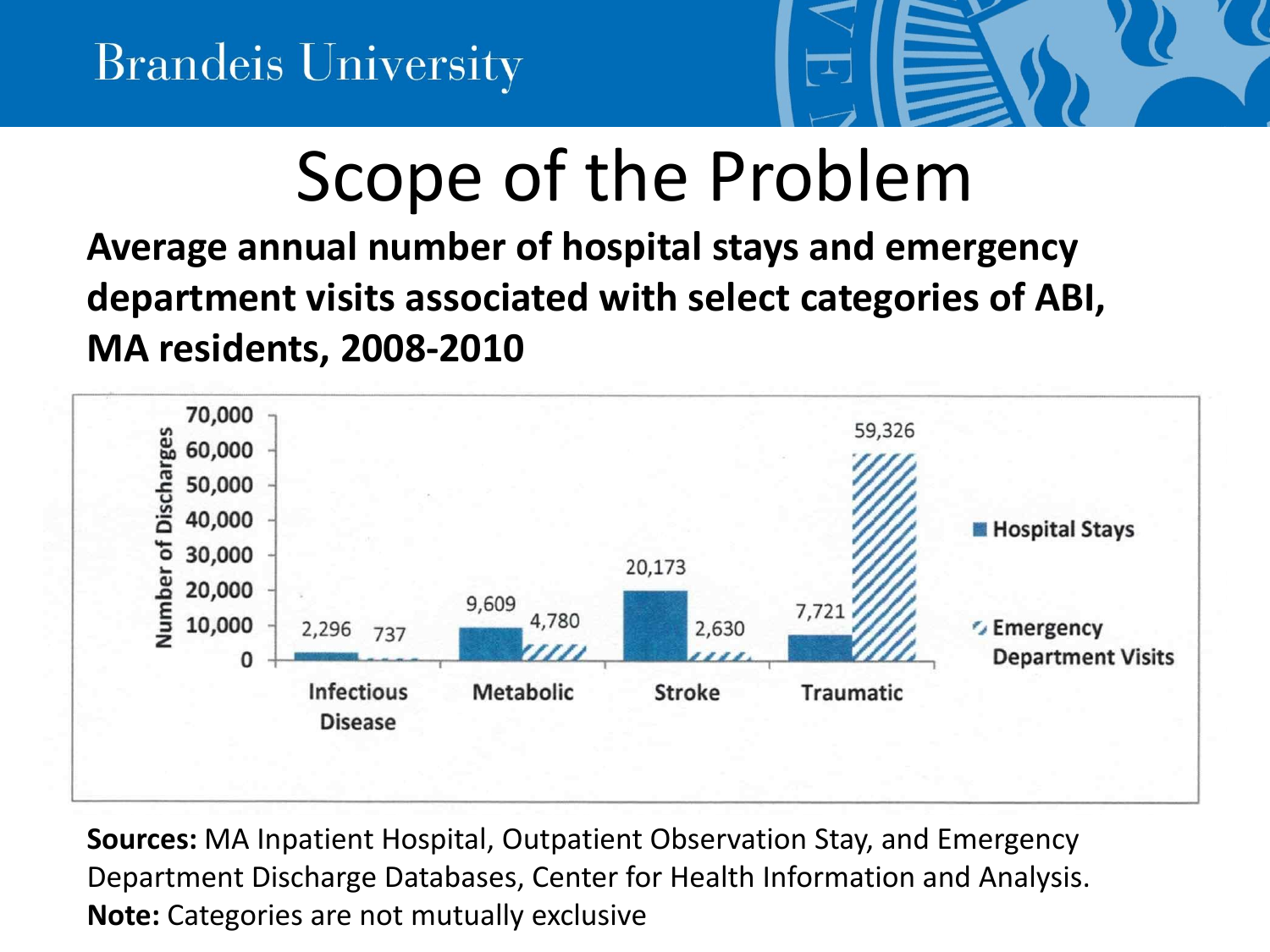

- From 2008 to 2010 on average each year in MA:
	- 1,272 primary brain tumors were newly diagnosed
	- 21 residents were discharged after a hospital stay for TBI
	- 55 residents were discharged after a hospital stay for stroke
- People are being missed youth, veterans, others who do not report injuries/are not treated in EDs
- Falls are the leading cause of nonfatal brain injury for people 65 years and older in MA and the U.S.
- Blows to the head (e.g. from sports concussions), motor vehicle crashes, and assaults are also major causes of TBI in MA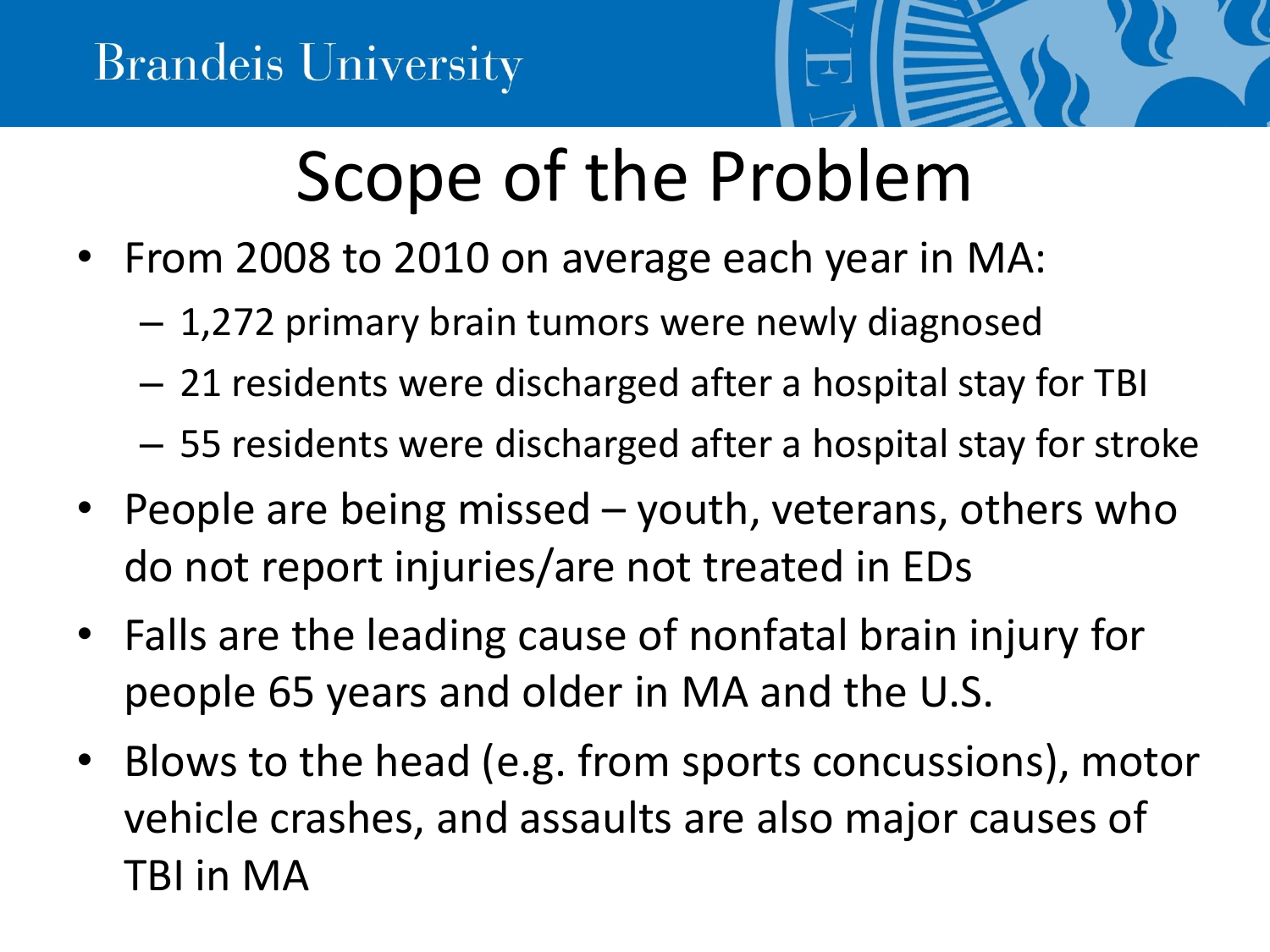

#### Acquired Brain Injury Outcomes: Symptom Domains and Descriptions

| <b>Symptom Domain</b>      | <b>Description</b>                                                                                                                                                                                                                        |
|----------------------------|-------------------------------------------------------------------------------------------------------------------------------------------------------------------------------------------------------------------------------------------|
| <b>Cognitive Function</b>  | Impairments in attention, memory, executive function<br>important to everyday activities and social role participation                                                                                                                    |
| <b>Behavioral Function</b> | Increased aggression and childlike behavior that contributes<br>to difficulties returning to work or school, personal<br>relationships, and social functioning                                                                            |
| <b>Physical Function</b>   | Nerve damage, impairment in motor functioning (e.g.<br>walking), strength and coordination, and loss of sense of<br>touch, smell, and taste, which may increase difficulties<br>performing day-to-day activities safely and independently |
| Social Role Participation  | Can include work, volunteering, recreation and leisure<br>pursuits, and social and family role function                                                                                                                                   |

Source: Adapted from CDC, 2014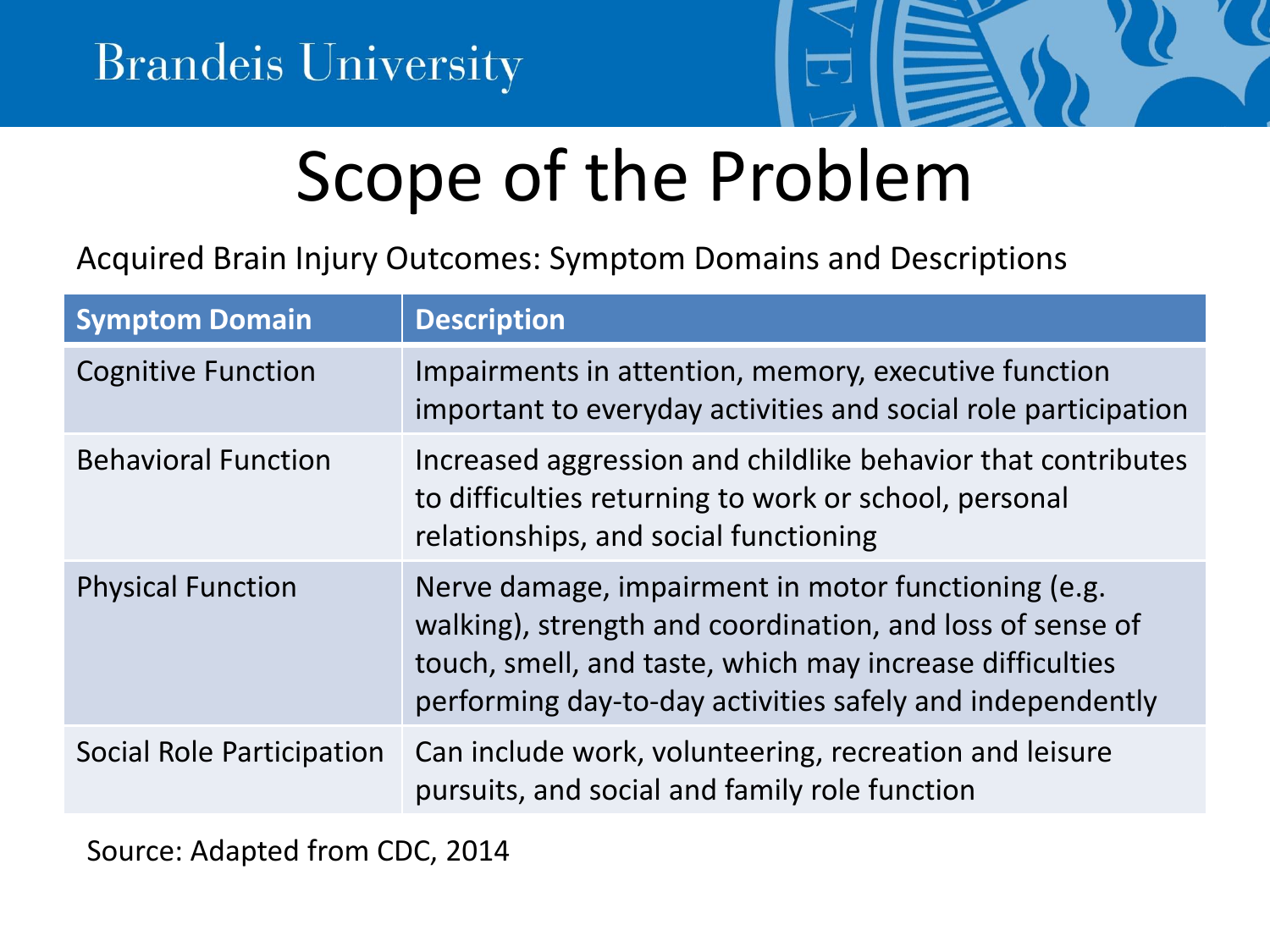

# Scope of the Problem **Costs in the U.S.:**

- Cost of TBI =  $$76.5$  billion/year in 2010
- Severe TBIs consume 90% of all TBI medical expenditure
- Severe TBIs incur more costs from supported housing, nursing home & rehab care, and lost earnings
- Stroke costs an estimated \$34 billion/year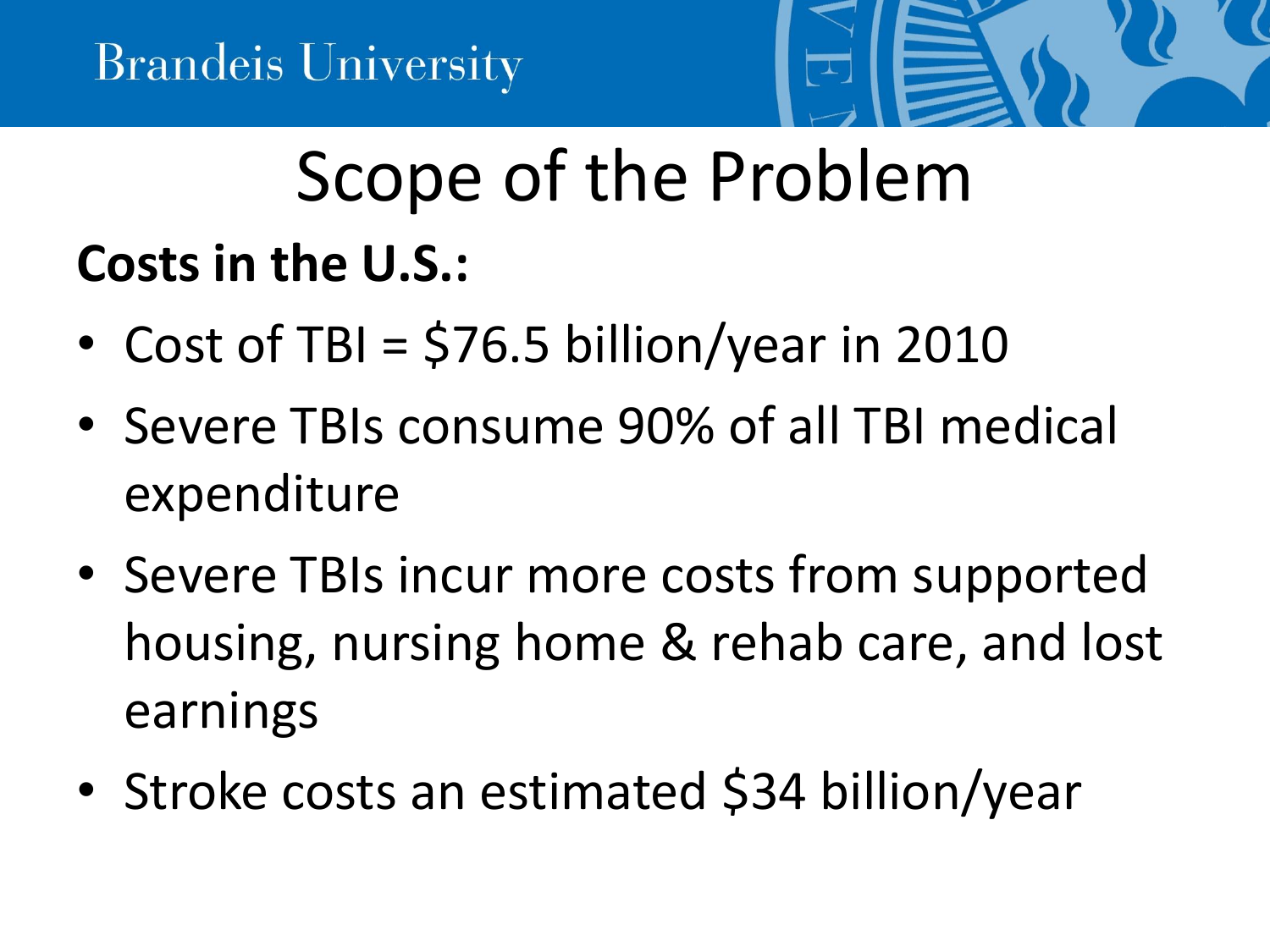

### Scope of the Problem **Costs in MA:**

- MassHealth is an important payer of health and other services for people with severe ABI
- Fall-related injuries = \$630 million in 2010
- Fall-related lifetime medical and work-loss costs = \$1.7 billion
- Transportation by The Ride for people with any disability = \$97 million for 2.1 million trips/year
- HITS = \$7,755,843 (Proposed FY2016)
- Hutchinson Settlement (ABI Waiver) = \$46,412,000 (Proposed FY2016)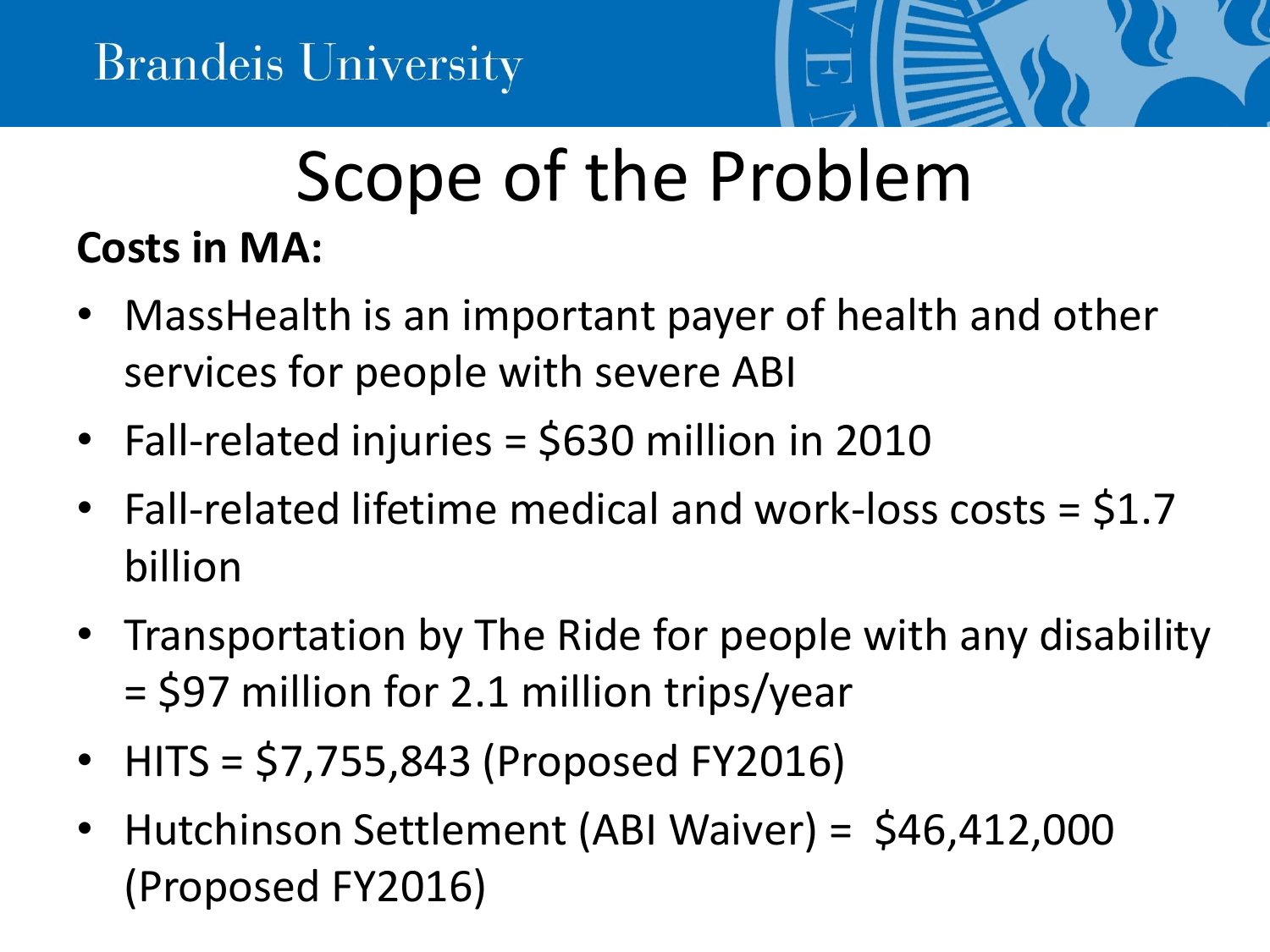

# Goals and Research Methods

**Goal**: Evaluate the continuum of care for severe ABI in the Commonwealth

#### **Methods**

- Interviews with 38 ABI stakeholders in MA and elsewhere
- A targeted literature review aimed at understanding gaps and solutions described
- Review and comment by more than a dozen people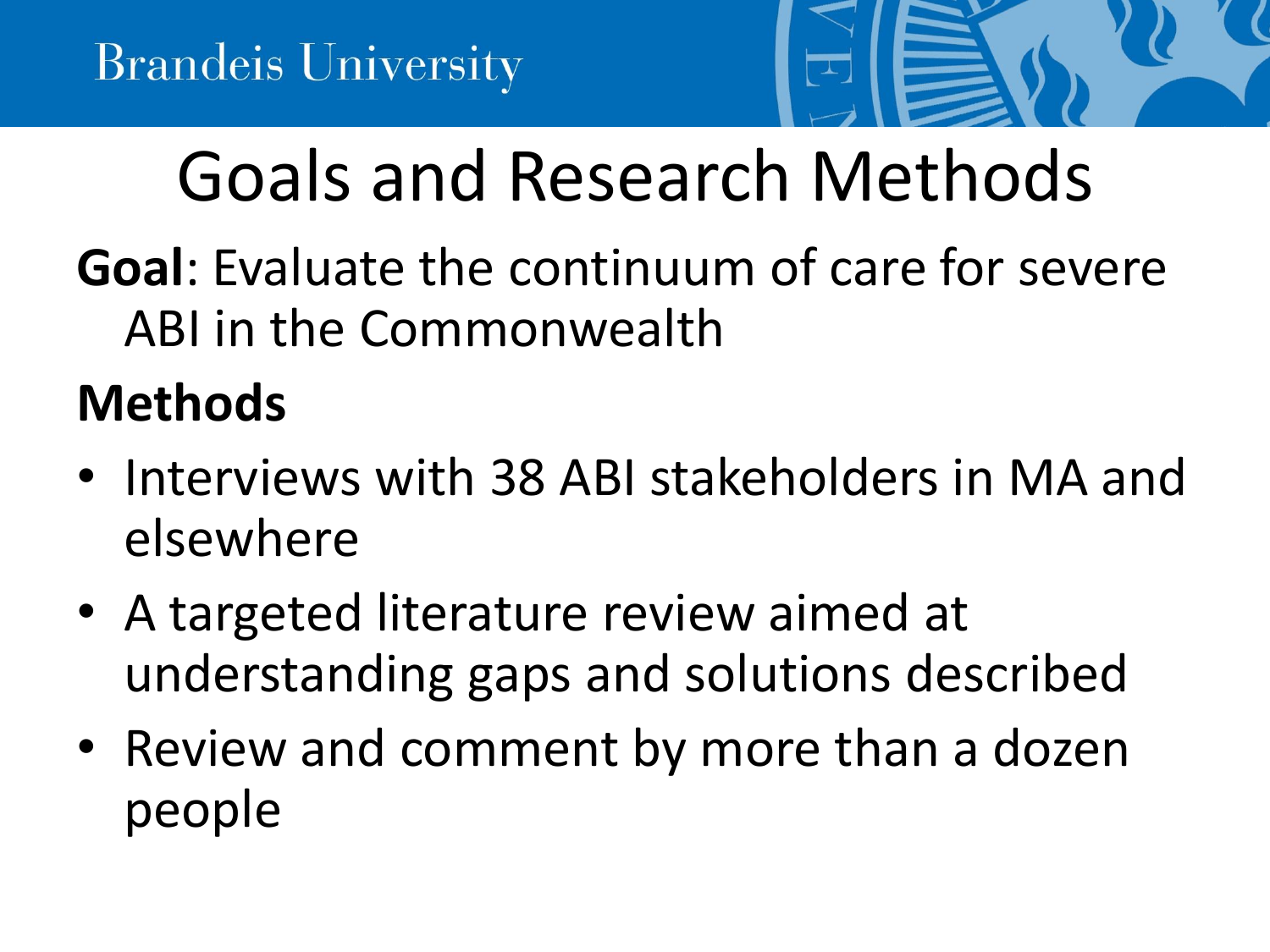# The Continuum of Care for S-ABI

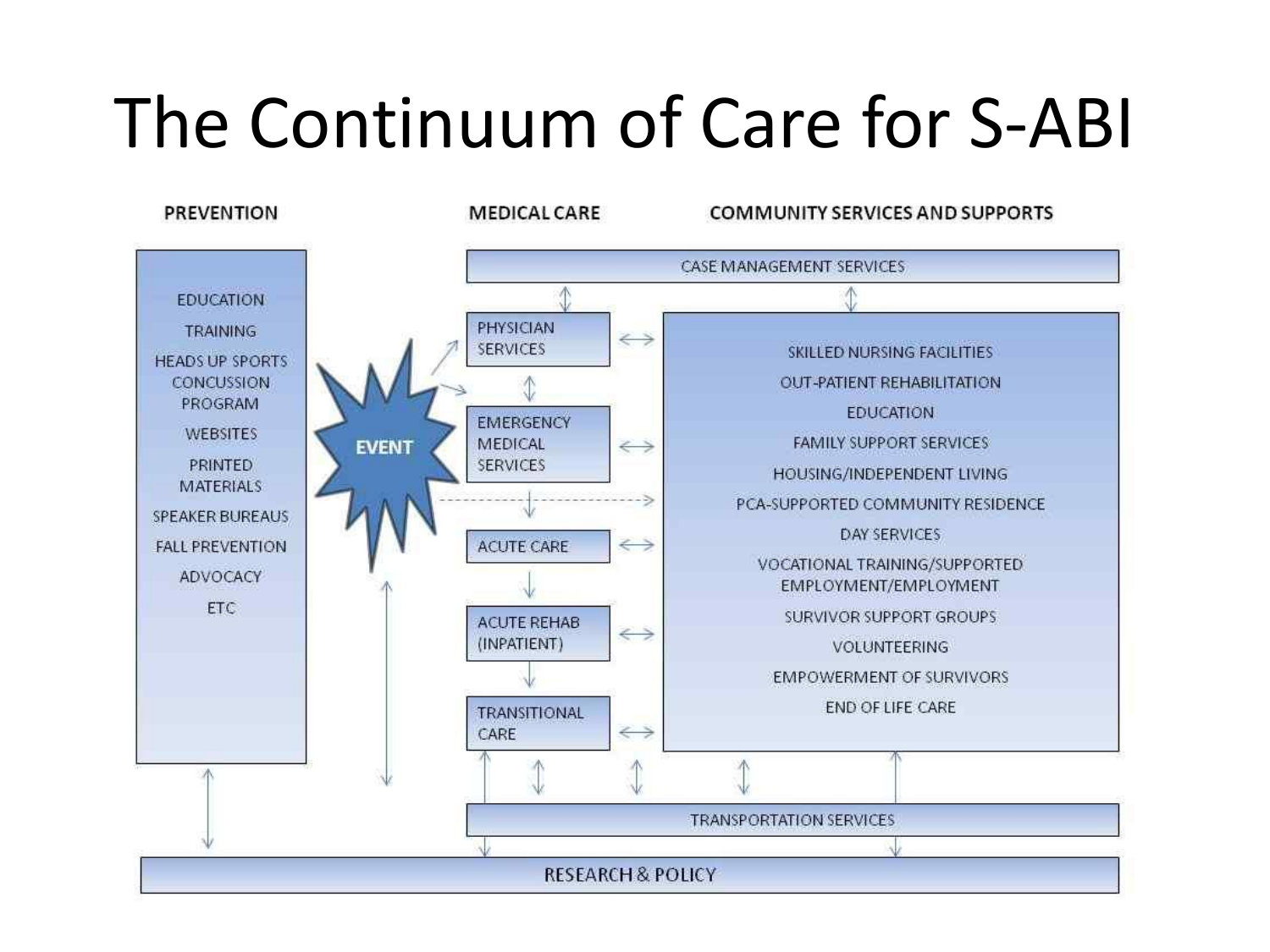

#### • **Governance:**

– Public services for people with severe ABI are uncoordinated and scattered between different agencies and organizations (e.g. MassHealth, MRC, MDPH, DHCD, DMH, EOHHS, DOE, MBTA, municipalities, and others)

(Coordination within a given agency or funding stream is not in question)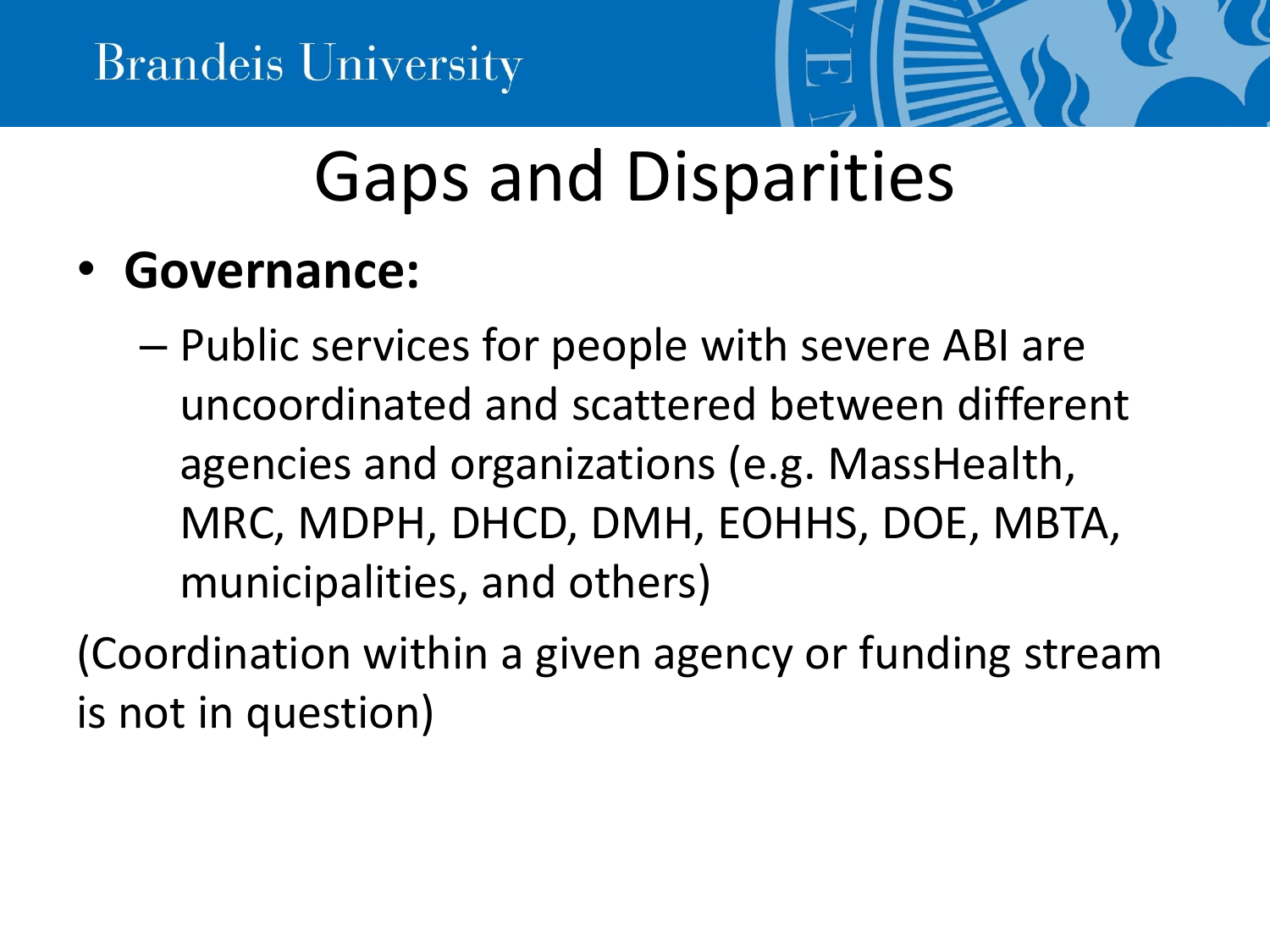

- **Post-Acute Rehabilitation:**
	- Access to rehabilitation is suboptimal
	- Patients in coma who are candidates for rehabilitation encounter eligibility requirements that severely limit access to care
	- Length of stay for any ABI hospitalization has been significantly reduced over the past 20+ years
	- Access to rehabilitation in the chronic phase is limited despite evidence of potential for improvement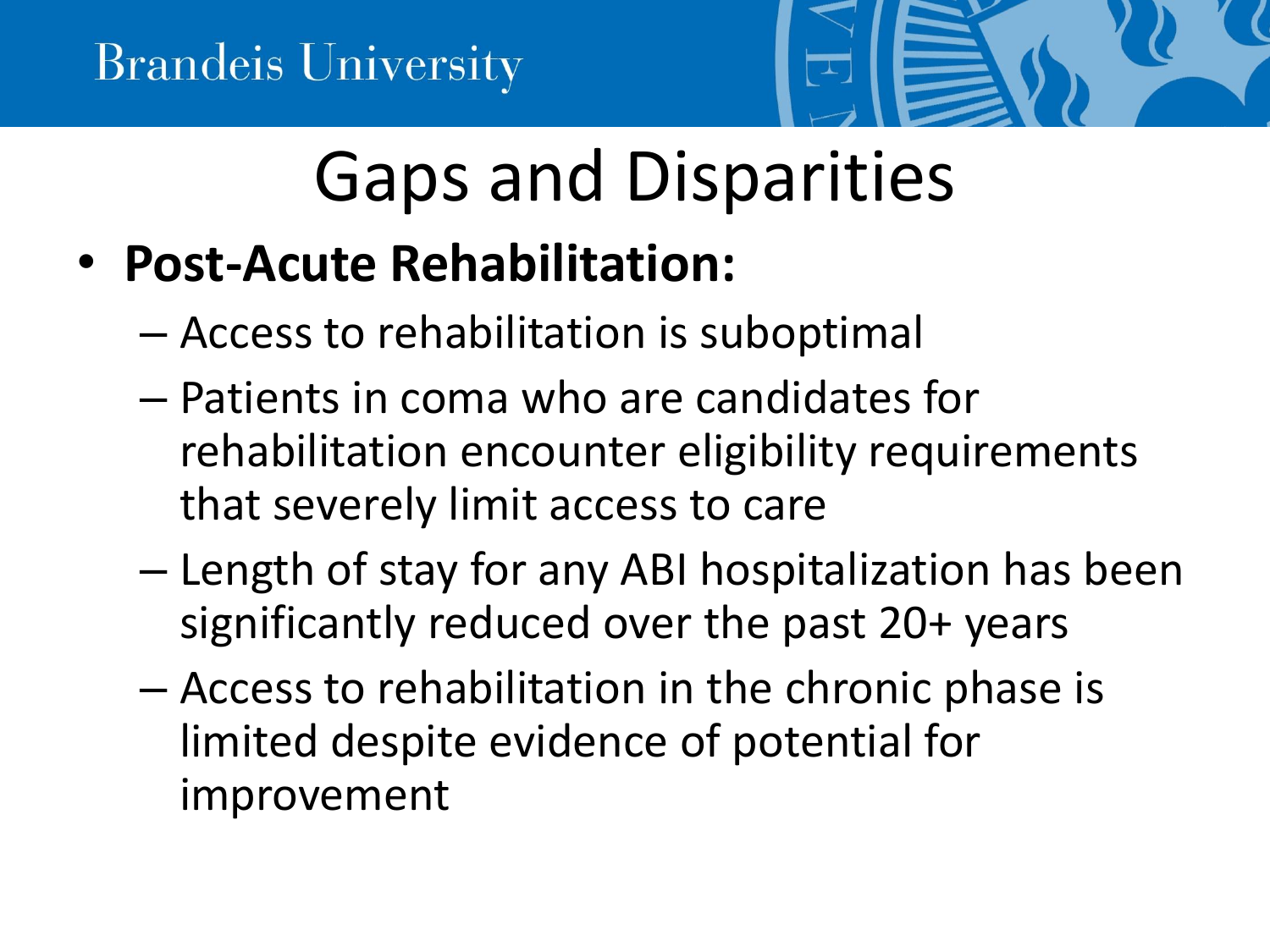

- **Transitions - Case Management:**
	- Patients and caregivers are overwhelmed and do not know what services are available
	- Independent case management not tied to providers or payers is lacking
	- Case management can align patient and provider interests and facilitate timely access to services
	- CM/Resource Facilitation can significantly increase return to work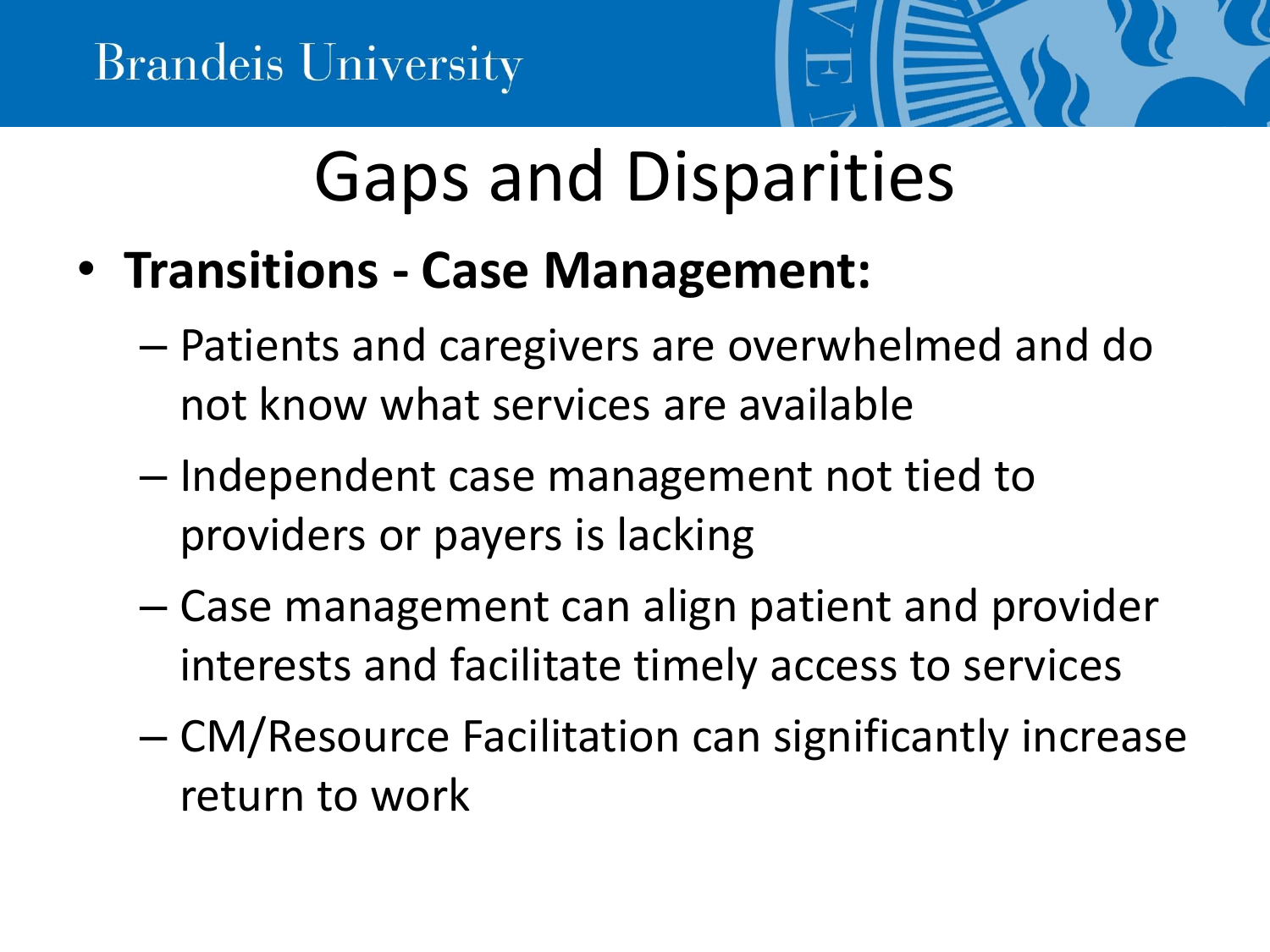

- **Transportation:**
	- Lack hinders care transitions and participation in community life
	- Challenges:
		- May require a care-giver to accompany the person with severe ABI
		- May require specialized transportation
	- Options are limited The Ride only operates where the MBTA operates and the cost can be prohibitive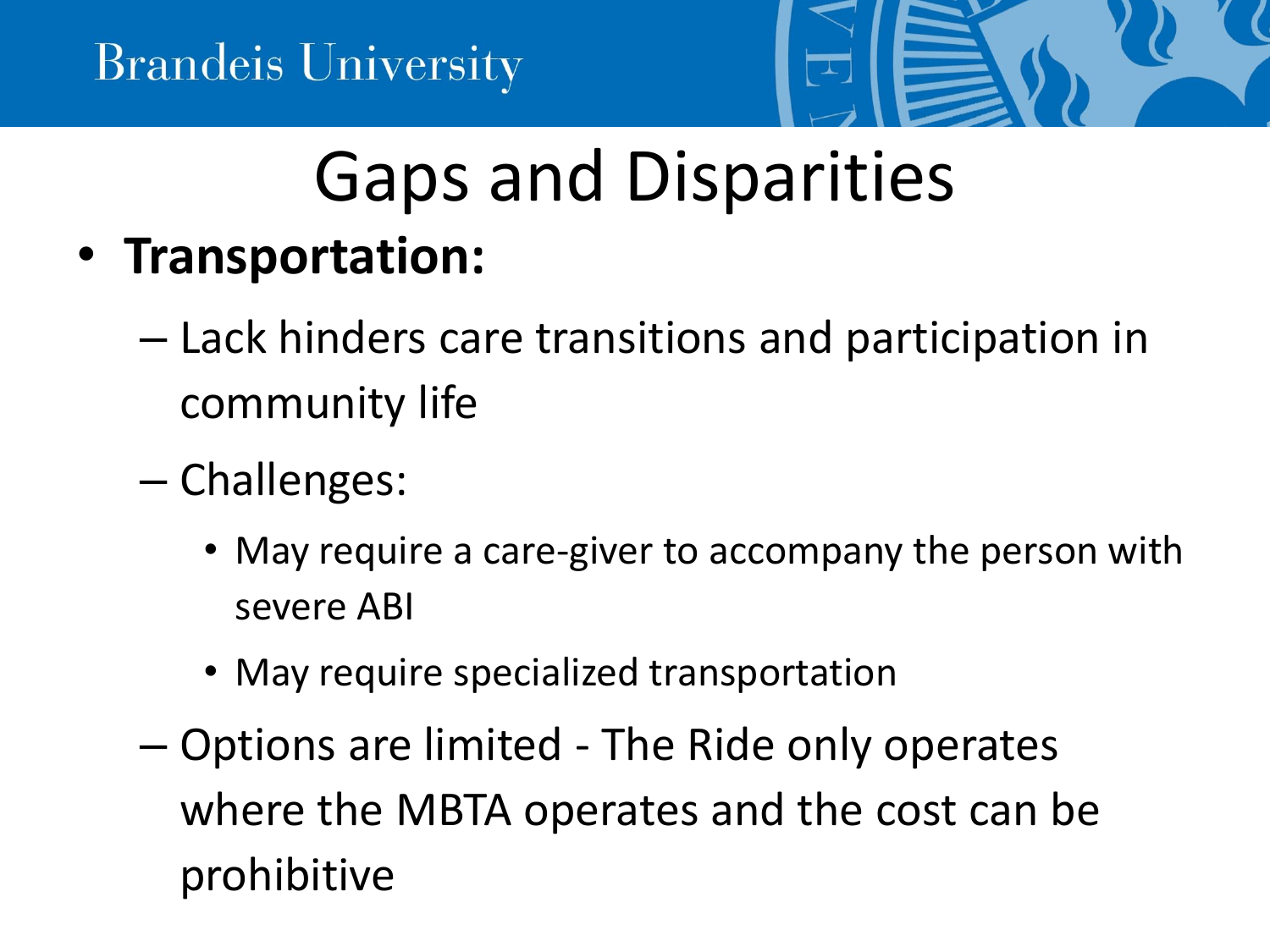

### Gaps and Disparities • **Data for Decision-Making:**

- Needed to identify outcomes from services and supports, or ROI
- No system in place for collecting and sharing data on inputs and outcomes
- Lack of knowledge of the needs of people who have been living in the community for years hinders action
- Randomized Controlled Trial studies for this population are ethically problematic (Practice-based Evidence Research grounded in programmatic data should be emphasized)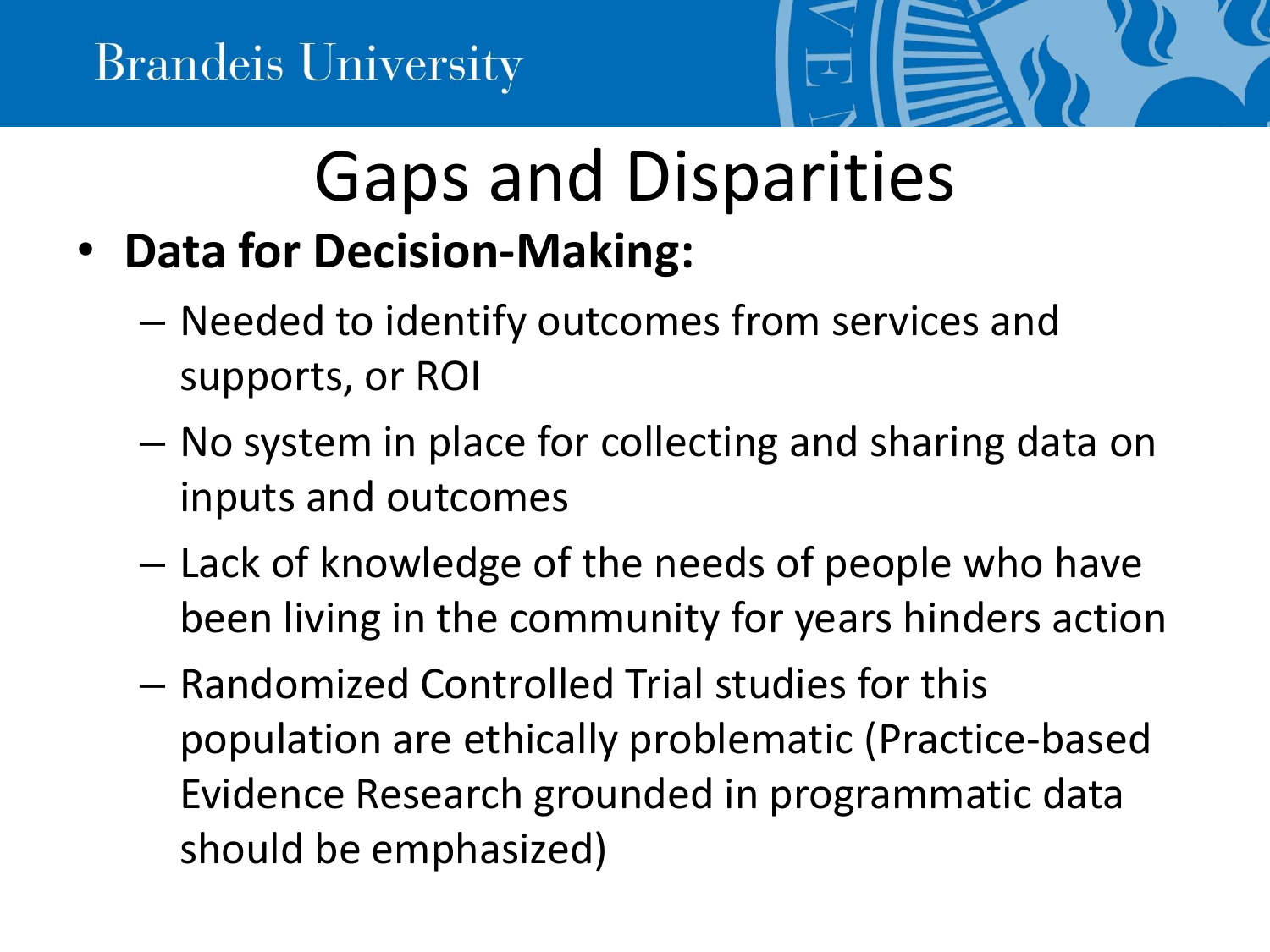

- **Community Housing and Day Programming:**
	- People on disability in MA are priced out of marketrate apartments
	- The gap between supply of housing and need for housing is great
	- HCBS Waivers are moving people from nursing homes to the community but reach is limited
	- SHIP's impact is limited by TBI requirement
	- Expanded housing options are needed: Transitional Living Program, Section 8 housing, Shelters
	- C-B brain injury-specific day programming is needed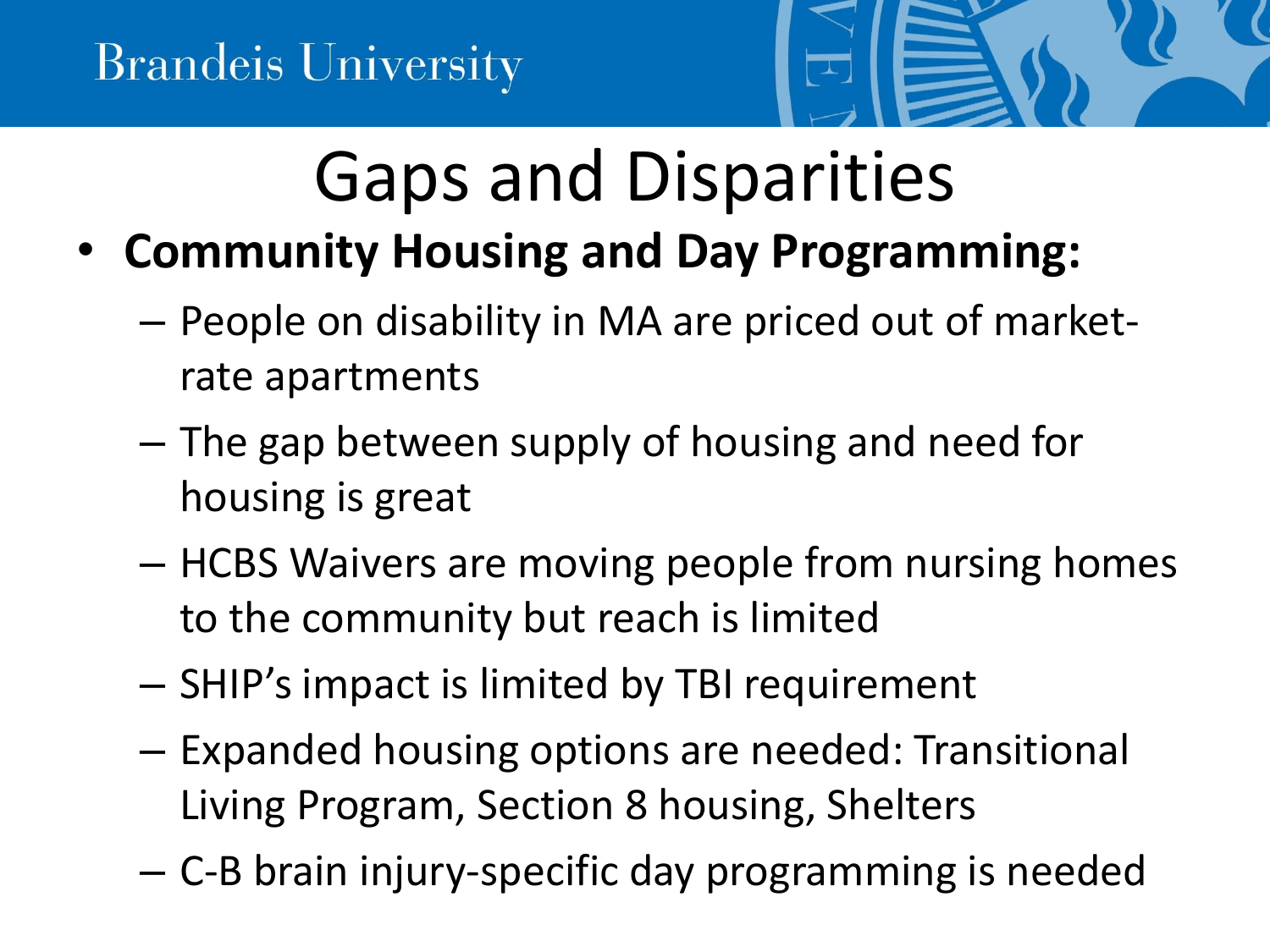

### Gaps and Disparities • **Prevention of Severe Consequences (and Societal Costs):**

- Between 50 and 71% of incarcerated young people have had a TBI
- Typical behavioral issues after TBI aggression, talking back, and poor decision-making – exacerbate the problem and contribute to recidivism
- Parents, teachers, and correctional officers may not connect these behaviors with a TBI in childhood
- Prevention of further harm from TBI among young people involved in the correction system is needed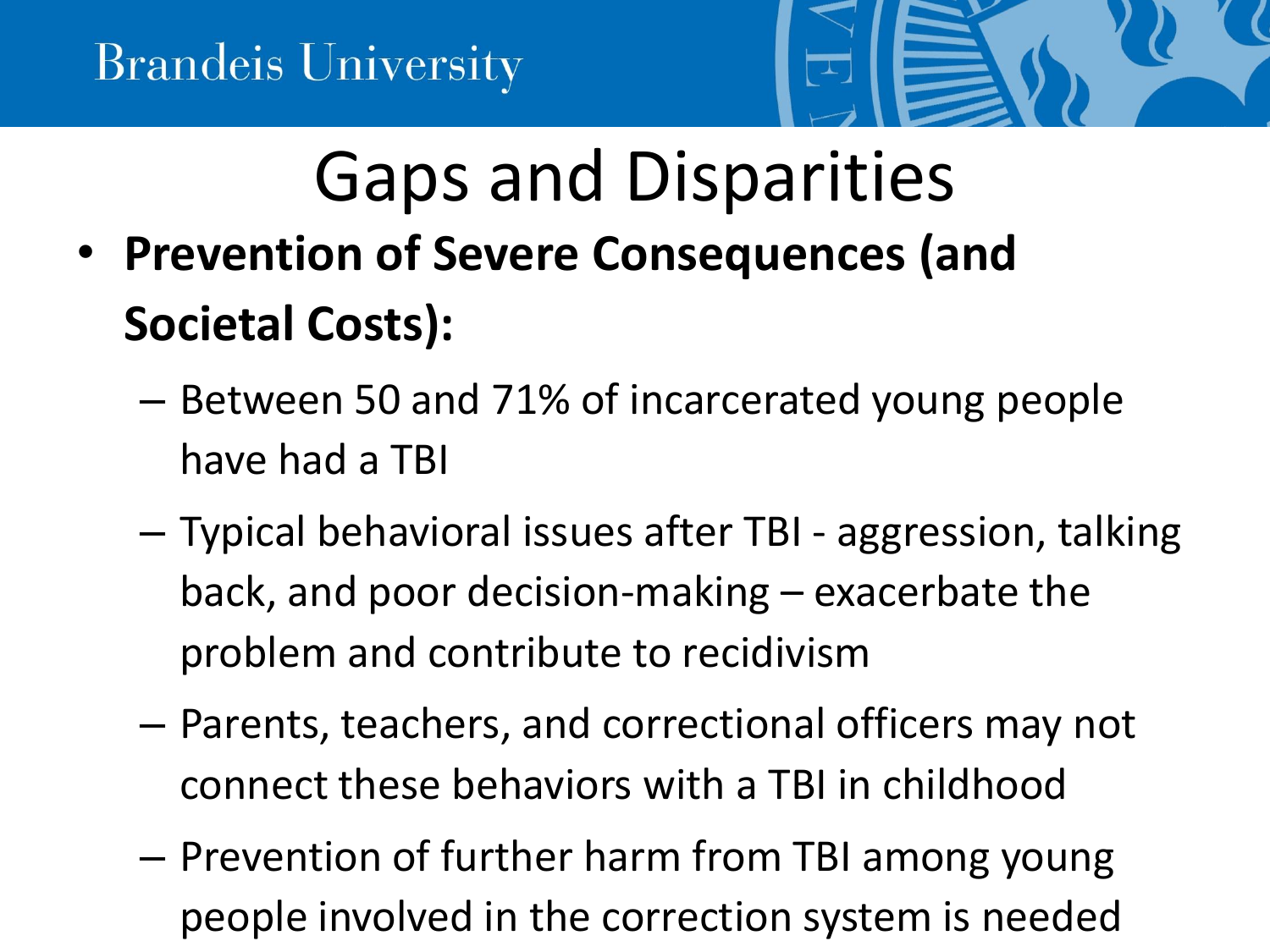# Recommendations (Summary)

- Reinstate the Brain Injury Commission
- Expand the mandate of MRC to include all ABIs
- Increase access to post-acute rehabilitation after severe ABI
- Increase access to case management/resource facilitation
- Study transportation needs and solutions
- Establish an interactive, longitudinal data system to track inputs and outcomes or join an existing national database
- Strengthen community housing options
- Improve access to BI-specific day programming
- Reduce further harm from TBI among young people involved in correctional system and veterans